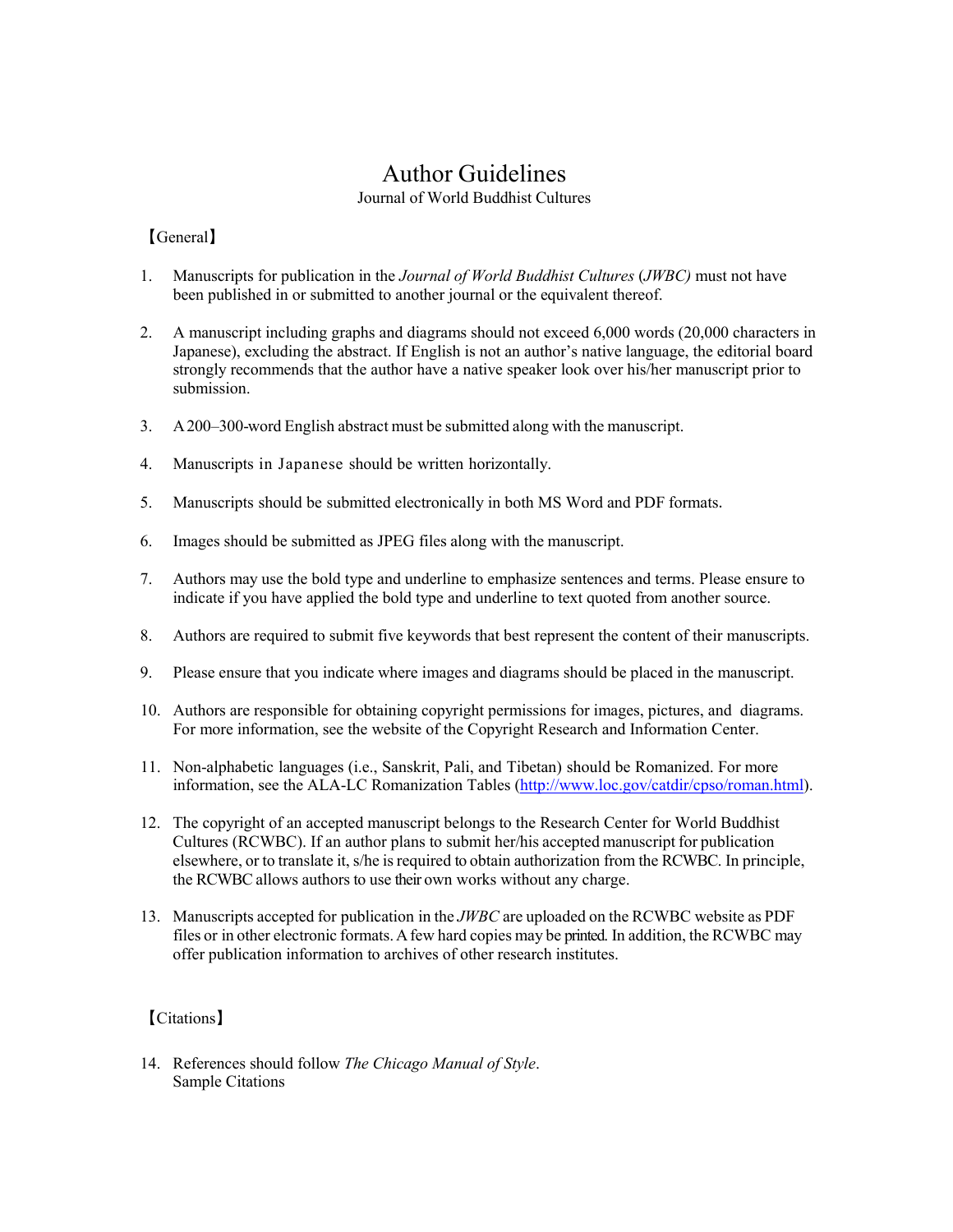―Book―

・Footnote

Last Name of Author, *Title of Book*, page range.

【e.g.】Hahn and Wakahara, *Kapphinabhyudaya or King Kapphina's Triumph*, 77.

・Bibliography

Last Name, First Name. *Title of Book*. Publisher City: Publisher Name, year published. 【e.g.】Hahn, Michael and Yusyo Wakahara. *Kapphinabhyudaya or King Kapphina's Triumph: A Ninth Century Kashmiri Buddhist Poem*. Kyoto: Hōzōkan, 2007.

―Journal article―

・Footnote

Last Name of Author, "Title of Article," page range.

【e.g.】Nohnin, "On 'Shakuso Eden,' a Tibetan Illustrated Biography of the Buddha," 15. ・Bibliography

Last Name, First Name. "Title of Article." *Title of Journal* volume number, issue number (Date published): page range.

【e.g.】 Nohin, Masaaki. "On 'Shakuson Eden,' a Tibetan Illustrated Biography of the Buddha: The Edification of Ajātaśatru and the Nirvāṇa of the Buddha," *Journal of World Buddhist Cultures* Inaugural Preparatory Issue (November 2016): 3–23.

- 15. Please ensure that you provide the URL for online sources included in footnotes and the bibliography.
- 16. A bibliography should be provided at the end of the manuscript.
- 17. For detailed information, see the latest version of *The Chicago Manual of Style*.

【Peer Review】

- 18. Submissions are subject to a double-blind peer review. The following are the possible decisions: (A) Accepted without any changes (accept)
	- (B) Accepted with minor revisions (accept)
	- (C) Re-evaluation after major revisions (conditionally accept)
	- (D) Rejected
- 19. The editorial board will send the peer review results to the authors, which may include comments or suggestions from the reviewers. If the authors do not agree with the results or comments, they may raise an objection with the editorial board.

【Proofreading】

- 20. Authors will be asked to proofread the manuscript twice before publishing. They may make minor changes (i.e., removing a few sentences or adding brief explanations), but not major ones. The editorial board is responsible for the third (final) proofreading and for applying the *JWBC* format to the manuscript.
- 21. Authors are expected to complete each round of proofreading within one week.